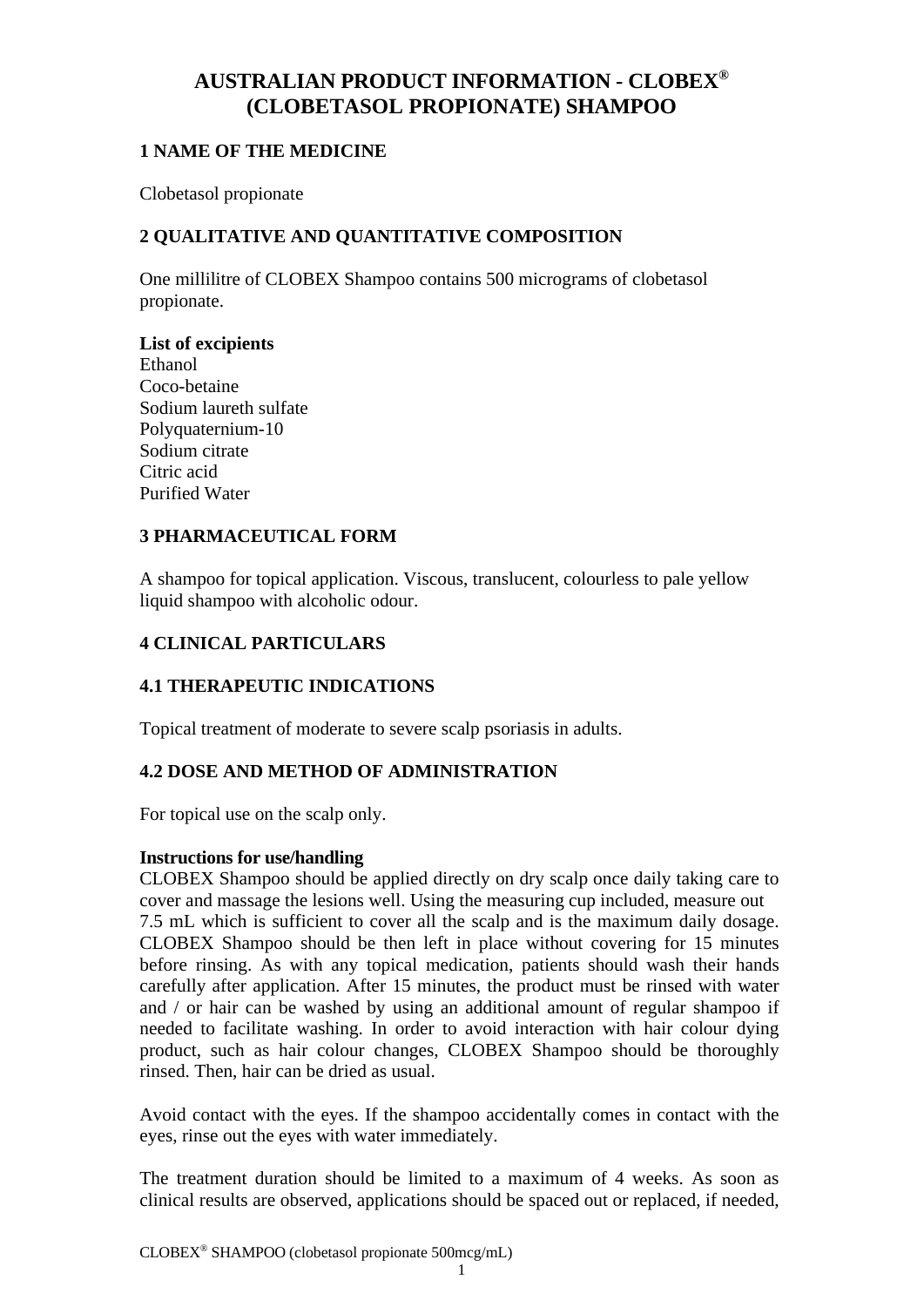by an alternative treatment. If no improvement is seen within four weeks, reassessment of the diagnosis may be necessary.

Chronic overdosage may occur in the case of continuous use of large quantities for long periods of time.

Clobetasol propionate belongs to the most potent class of topical corticosteroids (class IV) and prolonged use may result in serious undesirable effects (see **4.4 SPECIAL WARNINGS AND PRECAUTIONS FOR USE**).

#### **4.3 CONTRAINDICATIONS**

Hypersensitivity to the active substance or to any of the excipients

Skin areas affected by bacterial and mycobacterial, viral (varicella, herpes simplex, herpes zoster), fungal or parasitic infections and specific skin diseases (skin tuberculosis, skin diseases caused by lues) or to ulcerous wounds.

CLOBEX Shampoo must not be applied to the eyes and eyelids (risk of glaucoma, risk of cataract).

Children under 2 years of age.

### **4.4 SPECIAL WARNINGS AND PRECAUTIONS FOR USE**

#### **General precautions**

Topical corticosteroids should be used with caution for a number of reasons including post treatment rebound, relapses, development of tolerance (tachyphylaxis) and development of local or systemic toxicity such as skin atrophy, infection (including isolated cases of systemic infections), telangiectasia of the skin or hypothalamicpituitary-adrenal (HPA) axis suppression. There is a risk of HPA suppression with prolonged use and also with the use of large volumes. CLOBEX Shampoo should not be used for more than 4 consecutive weeks; nor should a dose greater than 7.5 mLs daily be used. In rare instances, treatment of psoriasis with corticosteroids (or its withdrawal) is thought to have provoked generalised pustular psoriasis in case of intensive and prolonged topical use. In very rare cases, hypersensitivity to corticosteroids can be observed. Clobetasol propionate is not recommended in patients who are hypersensitive to other corticosteroids.

In general, treatment of large surface areas, long-term continuous therapy with corticosteroids, use of occlusive dressings can enhance absorption and lead to a higher risk of systemic effects. In such cases, medical supervision should be increased and patients may be evaluated periodically for evidence of HPA axis suppression. Patients applying doses of CLOBEX Shampoo in excess of 50mL per week should be carefully monitored. Systemic absorption of topical corticosteroids has caused reversible adrenal suppression with the potential for glucocorticosteroid insufficiency, manifestations of Cushing's syndrome, hyperglycemia, and glucosuria in some patients. Such systemic effects disappear when treatment is stopped. However, abrupt discontinuation can lead to acute adrenal insufficiency, especially in children.

CLOBEX Shampoo is only intended for the treatment of scalp psoriasis and should not be used to treat other skin areas. In particular, CLOBEX Shampoo must not be applied on the face, on intertriginous areas (axillae and genitoanal regions) and on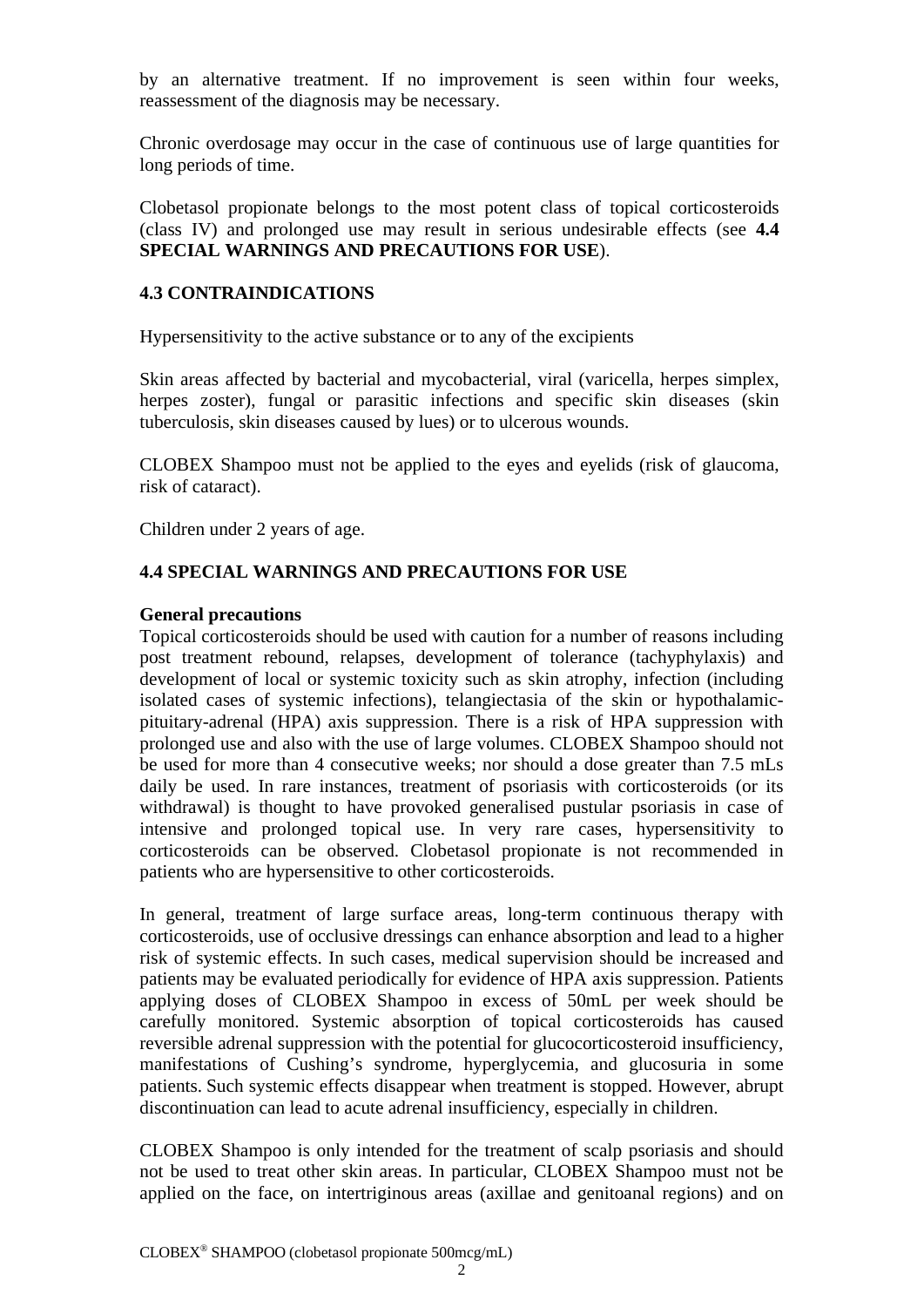other erosive skin surfaces as this could increase the risk of topical adverse events such as atrophic changes, telangiectasia or cortico-induced dermatitis.

CLOBEX shampoo is not recommended in patients with acne vulgaris, rosacea or perioral dermatitis.

If CLOBEX Shampoo does enter the eye, the affected eye should be rinsed with copious amounts of water.

Patients should be instructed to use Clobetasol propionate for the minimum amount of time necessary to achieve the desired results.

Cases of osteonecrosis, serious infections (including necrotizing fasciitis), and systemic immunosuppression (sometimes resulting in Kaposi's sarcoma lesions) have been reported with long-term use of clobetasol propionate beyond the recommended doses (see **4.2 DOSE AND METHOD OF ADMINISTRATION**). In some cases, patients used other potent oral/topical corticosteroids or immunosuppressors concomitantly (e.g. methotrexate, mycophenolate mofetil).

#### **Visual disturbance**

Visual disturbance may be reported with systemic and topical corticosteroid use. If a patient presents with symptoms such as blurred vision or other visual disturbances, the patient should be considered for referral to an ophthalmologist for evaluation of possible causes which may include cataract, glaucoma or rare diseases such as central serous chorioretinopathy (CSCR) which have been reported after use of systemic and topical corticosteroids.

#### **Use in hepatic impairment**

No specific studies have been performed. Patients with severe liver dysfunction should be treated with special caution and closely monitored for side effects.

#### **Use in renal impairment**

No specific studies have been performed. Patients with severe diabetes mellitus should be treated with special caution and closely monitored for side effects.

#### **Use in the Elderly**

No specific studies have been performed.

#### **Paediatric use**

The experience in the paediatric population is limited. CLOBEX shampoo is not recommended for use in children and adolescents below 18 years of age and is contraindicated in children below 2 years of age. Growth retardation may be observed in case of systemic absorption of topical corticosteroids. Because of a higher ratio of skin surface area to body mass, children are at a greater risk than adults of HPA axis suppression when they are treated with topical corticosteroids. They are also at greater risk of adrenal insufficiency after withdrawal of treatment, and of Cushing's syndrome while on treatment.

#### **Effects on laboratory tests**

No data available.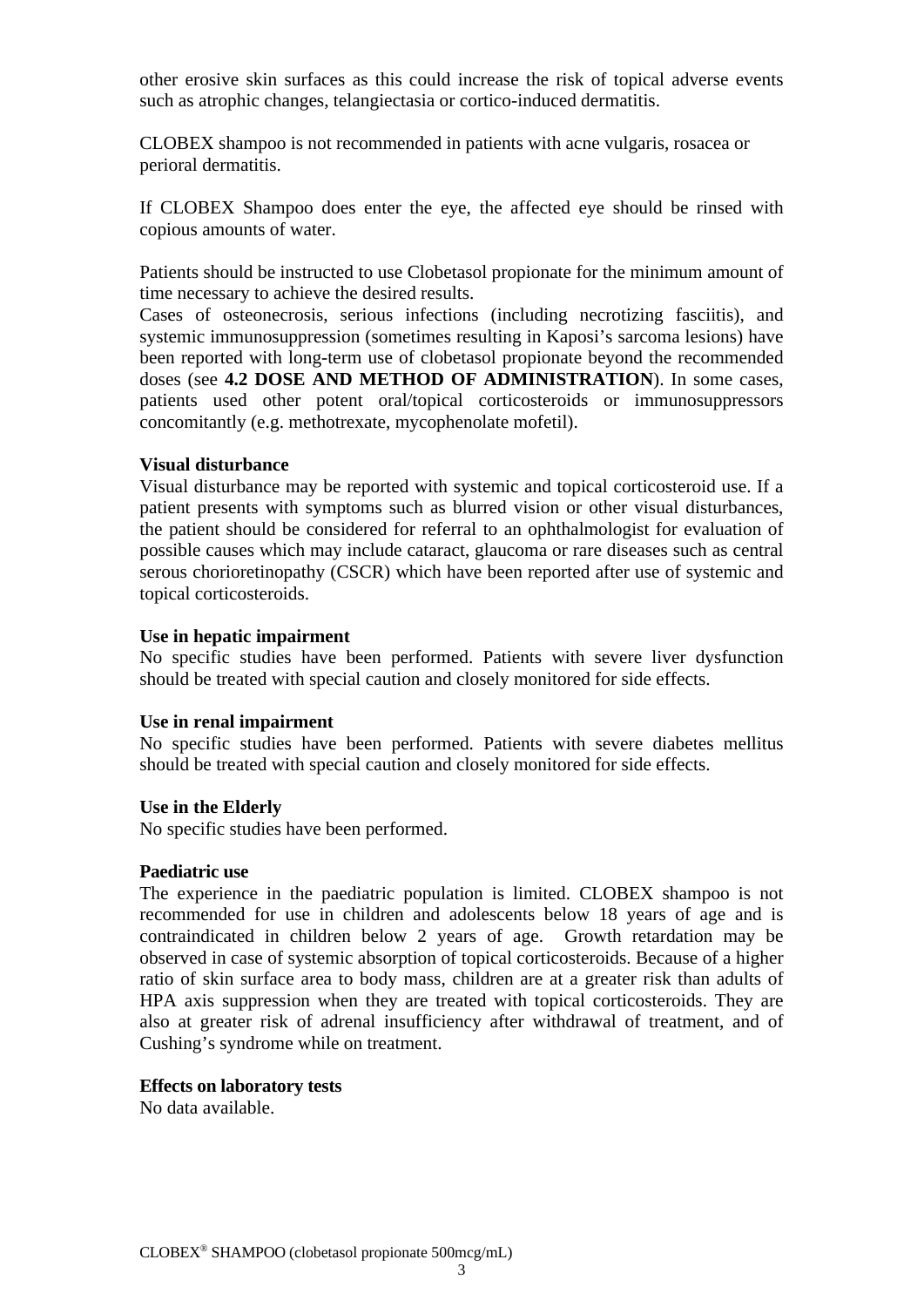## **4.5 INTERACTIONS WITH OTHER MEDICINES AND OTHER FORMS OF INTERACTIONS**

No interaction studies have been performed.

## **4.6 FERTILITY, PREGNANCY AND LACTATION**

### **Effects on fertility**

When administered subcutaneously to rats, clobetasol propionate reduced the viability of embryos and reduced maternal reproduction capacities.

Animal studies of the effect of CLOBEX Shampoo on fertility have not been conducted. However, clobetasol propionate had no effect on male or female mating performance in rats when administered subcutaneously (SC) at doses up to 50 µg/kg/day. Reductions in both the number of estrous cycles and embryo viability were observed at SC doses from 25-50  $\mu$ g/kg/day.

### **Use in Pregnancy – Pregnancy Category B3**

Animal studies of the effect of CLOBEX Shampoo on embryofetal development have not been conducted. However, clobetasol propionate was shown to be teratogenic when administered topically or subcutaneously during organogenesis in mice, rats and rabbits. Fetotoxicity and fetal malformations (including skeletal abnormalities, cleft palate, cranioschisis or umbilical cord hernia) were observed in mice (30 µg/kg/day SC), rats (50  $\mu$ g/kg/day topical) and rabbits (3  $\mu$ g/kg/day SC) at doses (on a mg/m<sup>2</sup> basis) less than the maximum human topical dose.

There are no adequate or well-controlled studies of clobetasol propionate in pregnant women. Studies in animals have shown reproductive toxicity. The clinical relevance of the effects of clobetasol and other corticosteroids in developmental animal studies is unknown. CLOBEX Shampoo should be avoided during pregnancy, unless clearly necessary.

## **Use in Lactation**

Systemically administered corticosteroids pass into breast milk. There are no adequate data on the possible milk transfer of topical clobetasol propionate. However, studies in rats (see below) have shown postnatal pup effects following subcutaneous maternal dosing during weaning. Thus, CLOBEX Shampoo should be avoided in breastfeeding women, unless clearly necessary.

## **4.7 EFFECT ON ABILITY TO DRIVE AND USE MACHINES**

As a topical corticosteroid, CLOBEX Shampoo has no or negligible influence on the ability to drive and use machines.

## **4.8 ADVERSE EFFECTS (UNDESIRABLE EFFECTS)**

During clinical development, in a total of 558 patients receiving CLOBEX Shampoo, the most commonly reported adverse drug reaction was skin burning sensation with an incidence of approximately 5%. Most adverse events were rated as mild to moderate and they were not affected by race or gender. Clinical signs of skin irritation were uncommon (0.5%). No serious drug-related adverse events were reported during any of the clinical trials.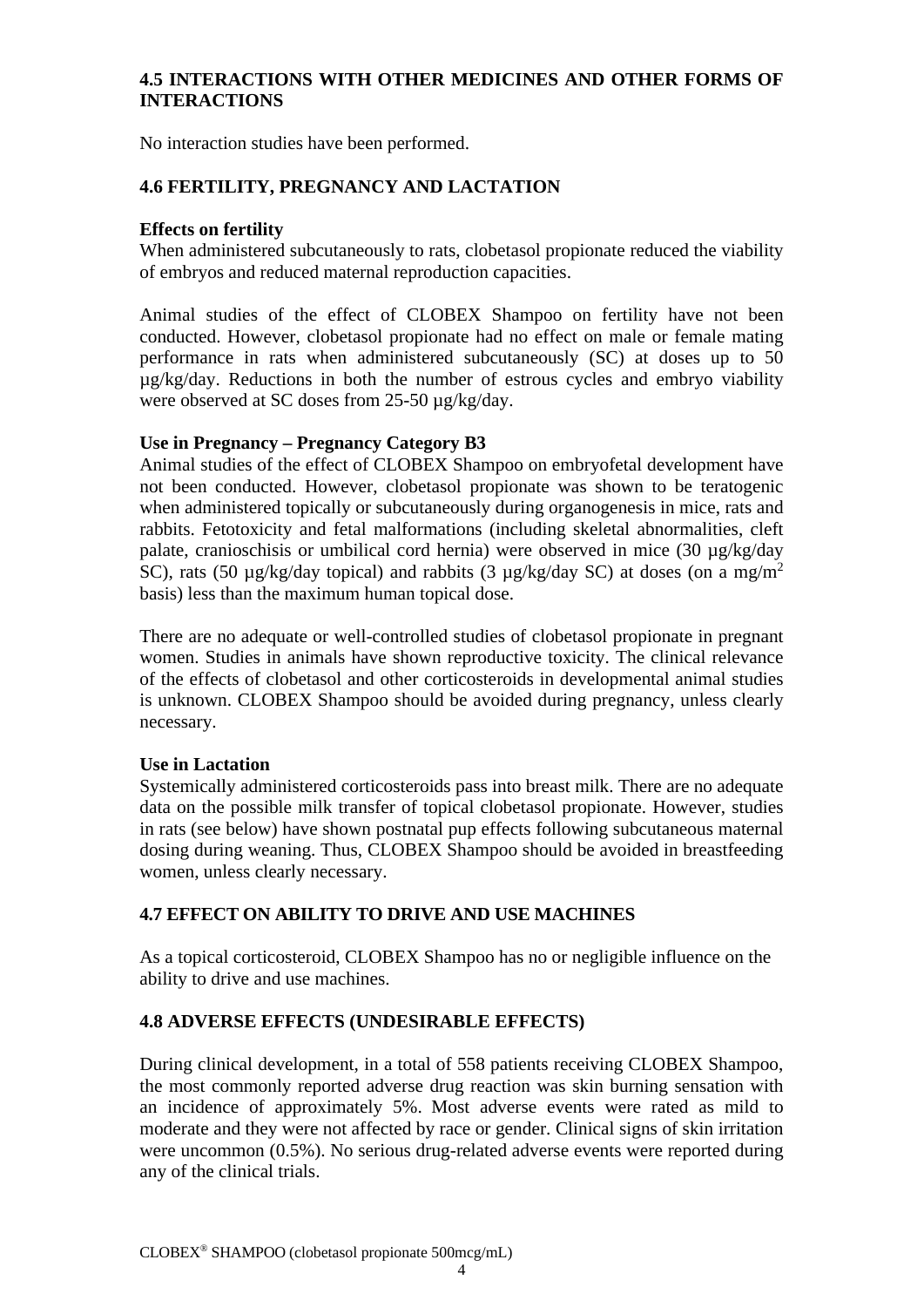If signs of local intolerance appear, application should be suspended until they disappear. If signs of hypersensitivity appear, application should be stopped immediately. This can be suspected in case of resistance to treatment.

Table 1 below reports the adverse reactions related to treatment by body system and by absolute frequency according to the following classification:

Very common  $\geq 10\%$ Common  $\geq 1\%$  to  $< 10\%$ Uncommon  $\geq 0.1\%$  to <1%

| <b>Body System</b>          | <b>Incidence</b> | <b>Adverse reactions</b>  |
|-----------------------------|------------------|---------------------------|
| Skin and                    | Common           | Skin burning sensation    |
| subcutaneous tissue         |                  | Acne/folliculitis         |
| disorders                   | Uncommon         | Pain of skin              |
|                             |                  | Skin discomfort           |
|                             |                  | Local signs of irritation |
|                             |                  | Pruritus                  |
|                             |                  | Skin oedema               |
|                             |                  | Telangiectasia            |
|                             |                  | Psoriasis (aggravation)   |
|                             |                  | Alopecia                  |
|                             |                  | Dry skin                  |
|                             |                  | Urticaria                 |
|                             |                  | Skin atrophy              |
|                             |                  | Skin irritation           |
|                             |                  | Skin tightness            |
| Eye disorders               | Uncommon         | Eye stinging/burning      |
|                             |                  | Eye irritation            |
|                             |                  | Ocular tight sensation    |
|                             |                  | Ocular discomfort         |
| Nervous System<br>disorders | Uncommon         | Headache                  |

**Table 1: Tabulated list of adverse reactions**

As a class attribution, prolonged use of topical corticosteroids, treatment of extensive areas or use of large amounts can result in sufficient systemic absorption to produce the features of hypercortisolism (Cushing syndrome) or of Hypothalamus-Pituitary-Adrenal (HPA) axis suppression. Should HPA axis suppression occur, it is likely to be transient with a rapid return to normal values. However, as CLOBEX Shampoo is to be kept in place for only 15 minutes before rinsing, systemic absorption is seldom observed (see **5.2 PHARMACOKINETIC PROPERTIES)**, and therefore, the risk of appearance of HPA axis suppression is very low compared to non-rinsed potent corticosteroids products. No HPA axis suppression has been observed during clinical trials with CLOBEX Shampoo.

Prolonged and/or intensive treatment with potent corticosteroid preparations may cause immunosuppression, opportunistic infections, local atrophic changes, such as local skin atrophy, striae, telangiectasia, erythema, purpura, generalised pustular psoriasis and contact dermatitis.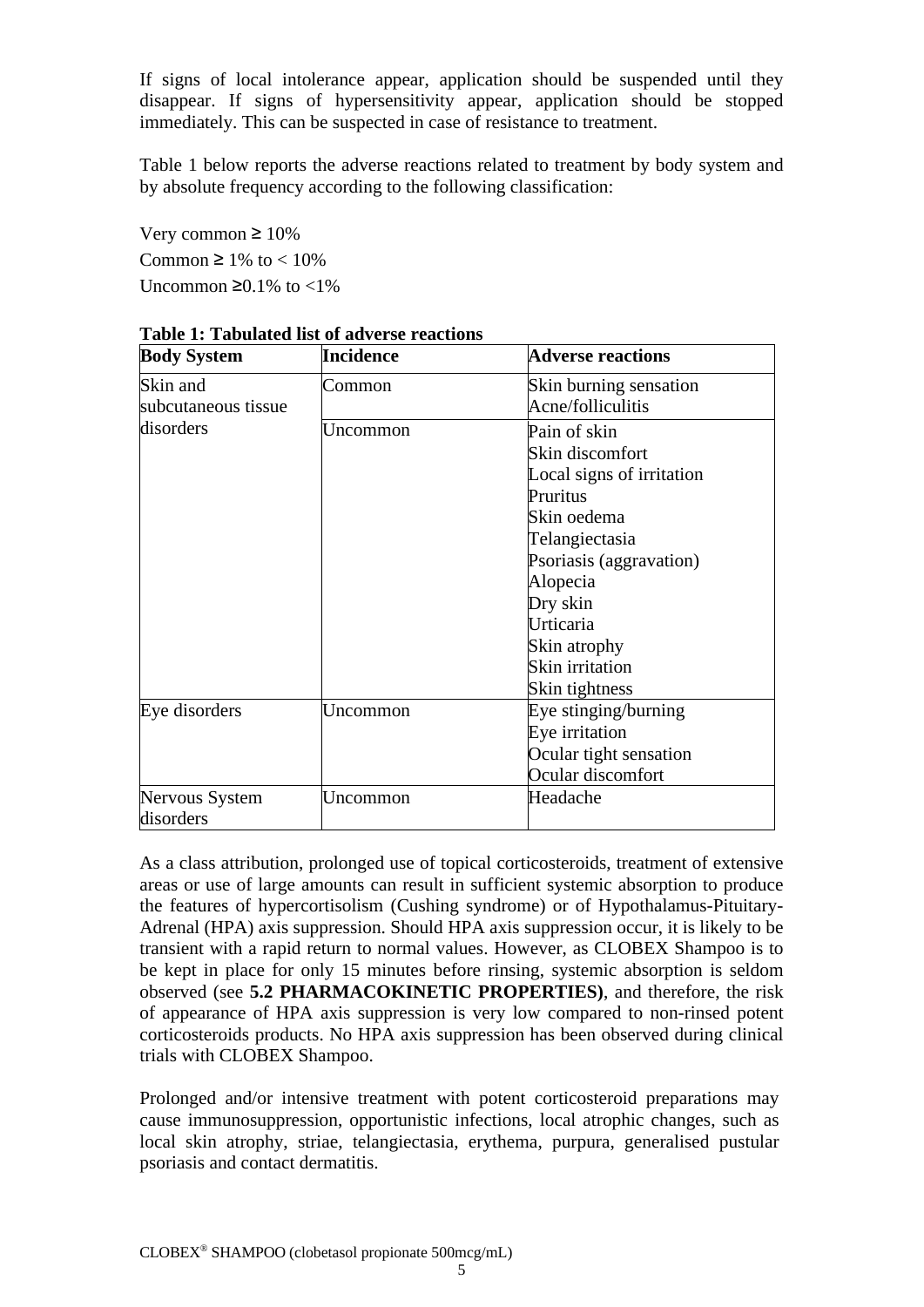Growth retardation may be observed in children in case of systemic absorption of topical corticosteroids.

When applied to the face, very potent corticosteroids can induce perioral dermatitis, skin atrophy or worsen rosacea. During development of CLOBEX Shampoo, skin atrophy was assessed using ultrasound measurement of skin thickness in a specific clinical trial involving 13 patients. After 4 weeks of treatment with CLOBEX Shampoo, no skin thinning was observed.

There are reports of pigmentation changes, acne, pustular eruptions and hypertrichosis with topical corticosteroids.

Cataract has been reported when corticosteroids were applied to the eyes or eyelids.

Rebound effects may occur upon discontinuation of treatment.

#### **Post-marketing safety experience**

Manifestations of Cushing's syndrome have been described in post market reports following long term duration of use of clobetasol propionate. In addition, a report of adrenal suppression has been reported following long-term use in an off label indication (lichen planus).

Glaucoma, hypersensitivity, erythema, rash and allergic contact dermatitis have been described in post-market reports. Eye disorders: vision blurred.

#### **Reporting suspected adverse effects**

Reporting suspected adverse reactions after registration of the medicinal product is important. It allows continued monitoring of the benefit-risk balance of the medicinal product. Healthcare professionals are asked to report any suspected adverse reactions at [www.tga.gov.au/reporting-problems.](http://www.tga.gov.au/reporting-problems)

### **4.9 OVERDOSE**

Acute overdose is very unlikely to occur, however, in the case of chronic overdose or misuse, the features of hypercortisolism may appear and in this situation, treatment should be discontinued gradually. However, because of the risk of acute adrenal suppression, this should be done under medical supervision. For information on the management of overdose, contact the Poison Information Centre on 13 11 26 (Australia).

### **5 PHARMACOLOGICAL PROPERTIES**

### **5.1 PHARMACODYNAMIC PROPERTIES**

Pharmacotherapeutic group: Corticosteroids, Very Potent (Group IV) ATC code: D07AD01

#### **Mechanism of action**

Like other topical corticosteroids, clobetasol propionate has anti-inflammatory, antipruritic, and vasoconstrictive properties. The mechanism of the anti-inflammatory activity of topical corticosteroids in general is unclear. However, corticosteroids are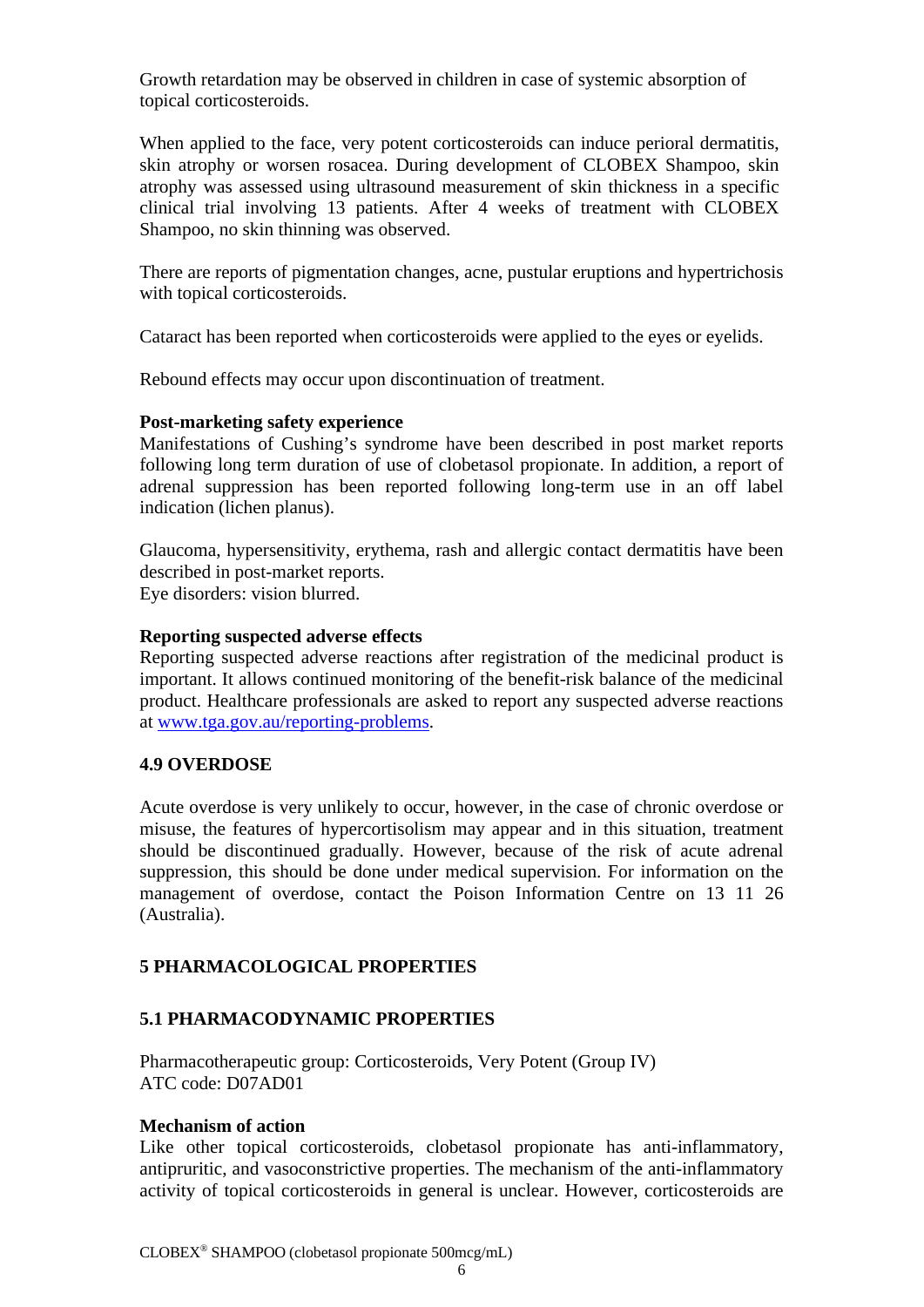thought to act by induction of phospholipase  $A_2$  inhibitory proteins, collectively called lipocortins. It is postulated that these proteins control the biosynthesis of potent mediators of inflammation such as prostaglandins and leukotrienes by inhibiting the release of their common precursor, arachidonic acid. Arachidonic acid is released from membrane phospholipids by phospholipase A2.

### **Clinical Trials**

Five, randomised, controlled Phase III clinical trials were conducted to establish the efficacy and safety of CLOBEX Shampoo. In all studies, treatment with CLOBEX Shampoo was for 4 weeks with a daily application for 15 minutes before rinsing. Two studies were vehicle-controlled and three were comparative against an active control [scalp solution of calcipotriol 50µg/ml (Daivonex); coal tar solution at 1 % w/w (Polytar Liquid); clobetasol propionate 0.05% gel].

The two vehicle-controlled clinical trials involved 290 patients with moderate to severe scalp psoriasis treated with either CLOBEX Shampoo or the corresponding vehicle applied once daily for 15 minutes before lathering rinsing for a period of 4 weeks. Efficacy results are presented in the table below.

|                                 | <b>CLOBEX Shampoo</b> |              | <b>CLOBEX Shampoo</b> |             |
|---------------------------------|-----------------------|--------------|-----------------------|-------------|
|                                 | $n$ (%)               |              | Vehicle $n$ (%)       |             |
|                                 | Study A               | Study B      | Study A               | Study B     |
| <b>Total number of Patients</b> | 95                    | 99           | 47                    | 49          |
| Success Rate <sup>1</sup>       | $40(42.1\%)$          | 28(28.3%)    | $1(2.1\%)$            | $5(10.2\%)$ |
| at endpoint <sup>2</sup>        |                       |              |                       |             |
| Subjects with Scalp             |                       |              |                       |             |
| Psoriasis Parameter             |                       |              |                       |             |
| Clear (None) at Endpoint        |                       |              |                       |             |
| Erythema <sup>3</sup>           | 17(17.9%)             | $12(12.1\%)$ | $3(6.4\%)$            | $1(2.0\%)$  |
| Scaling <sup>3</sup>            | 21(22.1%)             | $15(15.2\%)$ | $0(0\%)$              | $2(4.1\%)$  |
| Plaque Thickening <sup>3</sup>  | 35(36.8%)             | 34(34.3%)    | $5(10.6\%)$           | $5(10.2\%)$ |

**Table 2: Efficacy outcomes in vehicle-controlled clinical trials**

<sup>1</sup>Success rate defined as the proportion of patients with a 0 (clear) or 1 (minimal) on a 0 to 5 point physician's Global Severity Scale for Scalp psoriasis.

2At four (4) weeks or last observation recorded for a subject during the treatment period (baseline if no postbaseline data were available).

 $3$ Patients with 0 (clear) on a 0 to 3 point Scalp psoriasis parameter scale.

In all three studies in which comparison was made, CLOBEX Shampoo has shown a superior efficacy compared to the vehicle.

The efficacy of CLOBEX Shampoo applied for 15 minutes, once a day was compared over 4 weeks to that of calcipotriol solution 50µg/ml applied twice a day (Daivonex) and to that of a coal tar solution at 1% w/w (Polytar Liquid) applied twice a week. Both trials enrolled subjects with moderate to severe scalp psoriasis. After 4 weeks of treatment (Day 28) CLOBEX Shampoo was shown to be superior to Daivonex solution (Table 3) and Polytar Liquid (Table 4) on the two co-primary endpoints: Total Sum Score (TSS) and Global Severity Scale (GSS).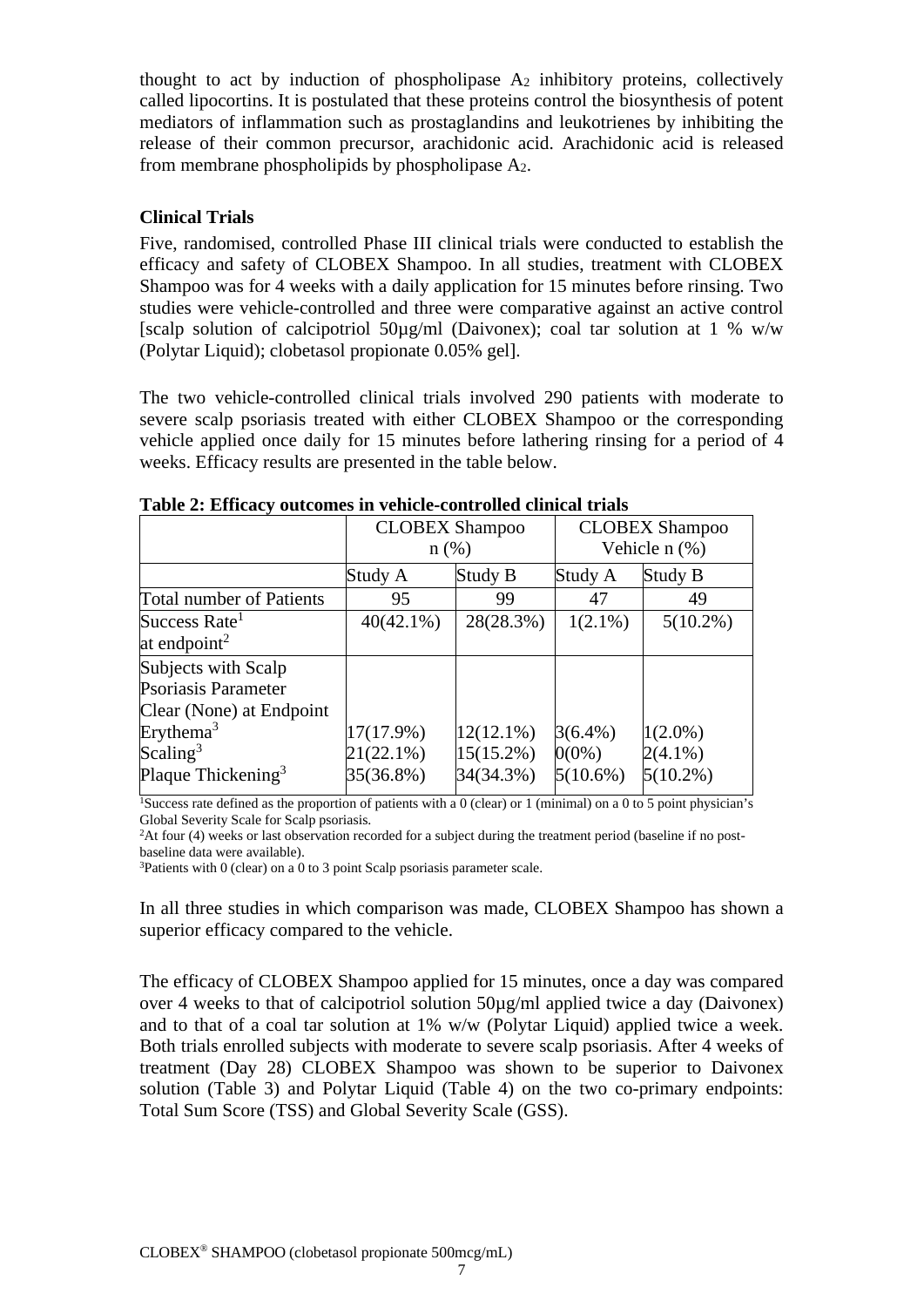|                                    | <b>CLOBEX Shampoo</b> | Calcipotriol solution<br>$50\mu\text{g/ml}$ | p        |
|------------------------------------|-----------------------|---------------------------------------------|----------|
| Total number of Patients<br>(TTT)  | 76                    | 75                                          |          |
| <b>TSS Baseline</b><br>Mean $(SD)$ | 4.86(1.95)            | 4.95(1.49)                                  |          |
| TSS Day 28<br>Mean $(SD)$          | 1.76(1.57)            | 2.36(1.64)                                  | p < 0.05 |
| <b>GSS</b> Baseline<br>Mean $(SD)$ | 3.49(0.60)            | 3.51(0.60)                                  |          |
| GSS Day 28<br>Mean $(SD)$          | 1.55(1.20)            | 2.03(1.31)                                  | p < 0.05 |

**Table 3. Efficacy outcomes in trial versus Calcipotriol solution**

**Table 4. Efficacy outcomes in trial versus Polytar Liquid**

|                                          | <b>CLOBEX Shampoo</b> | Polytar Liquid | p            |
|------------------------------------------|-----------------------|----------------|--------------|
| <b>Total number of Patients</b><br>(ITT) | 121                   | 41             |              |
| <b>TSS Baseline</b><br>Mean $(SD)$       | 6.1(1.4)              | 6.3(1.2)       |              |
| TSS Day 28<br>Mean $(SD)$                | 3.2(2.0)              | 5.2(1.9)       | $p = 0.0001$ |
| <b>GSS</b> Baseline<br>Mean $(SD)$       | 3.4(0.6)              | 3.5(0.6)       |              |
| GSS Day 28<br>Mean $(SD)$                | 1.9(1.0)              | 3.0(1.0)       | $p = 0.0001$ |

CLOBEX Shampoo (applied daily for 15 minutes and then rinsed) has finally been found non inferior to a clobetasol propionate 0.05% gel applied once a day to the dry scalp without rinsing.

Efficacy and safety of Clobex Shampoo were not investigated beyond 4 weeks of treatment.

# **5.2 PHARMACOKINETIC PROPERTIES**

In vitro liberation –penetration studies on human skin showed that only a small percentage (0.1 %) of the applied dose of CLOBEX Shampoo can be found in the epidermis (including the stratum corneum) when applied for 15 minutes and then rinsed. The very low topical absorption of clobetasol propionate from CLOBEX Shampoo when applied according to the recommended clinical use (15 minutes before rinse off) resulted in negligible systemic exposure in animal studies and in clinical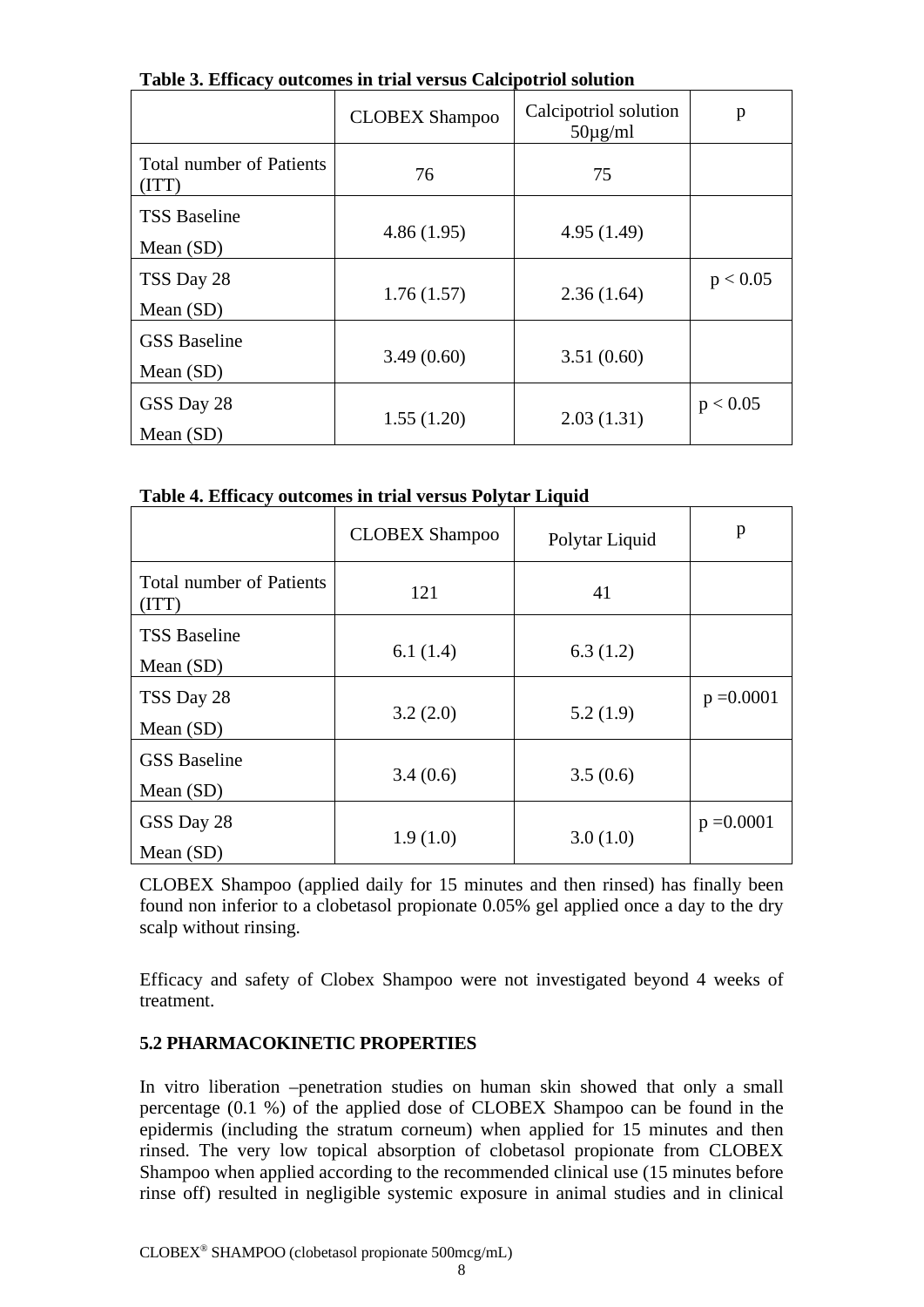trials. Available clinical data revealed that only 1 of 126 subjects had a quantifiable clobetasol propionate plasma concentration (0.43 ng/mL).

The present pharmacokinetic data indicate that systemic effects following clinical treatment with CLOBEX Shampoo are highly unlikely due to the low systemic bioavailability of clobetasol propionate**.**

## **5.3 PRECLINICAL SAFETY DATA**

### **Genotoxicity**

Clobetasol propionate did not demonstrate any genotoxic potential *in vitro* (Ames, fluctuation and gene conversion tests and chromosome aberration assay) or *in vivo* (mouse micronucleus test).

### **Carcinogenicity**

Long term rodent carcinogenicity studies have not been conducted with CLOBEX Shampoo. However, a clobetasol propionate lotion formulation had no carcinogenic potential when applied topically to rats for 2 years at doses (on a mg/m<sup>2</sup> basis) corresponding to less than one thirtieth of the maximum human topical dose.

## **6 PHARMACEUTICAL PARTICULARS**

## **6.1 LIST OF EXCIPIENTS**

Refer to Section 2 - Qualitative and quantitative composition.

## **6.2 INCOMPATIBILITIES**

Incompatibilities were either not assessed or not identified as part of the registration of this medicine.

### **6.3 SHELF LIFE**

In Australia, information on the shelf life can be found on the public summary of the Australian Register of Therapeutic Goods (ARTG). The expiry date can be found on the packaging.

Shelf-life after first opening: 4 weeks

## **6.4 SPECIAL PRECAUTIONS FOR STORAGE**

Store below 25°C. Store in the original container.

## **6.5 NATURE AND CONTENTS OF CONTAINER**

The product is packaged in high density polyethylene (HDPE) bottles of 60 mL or 125 mL fitted with polypropylene snap closures. The HDPE bottle of 30 mL is fitted with a polypropylene screw closure.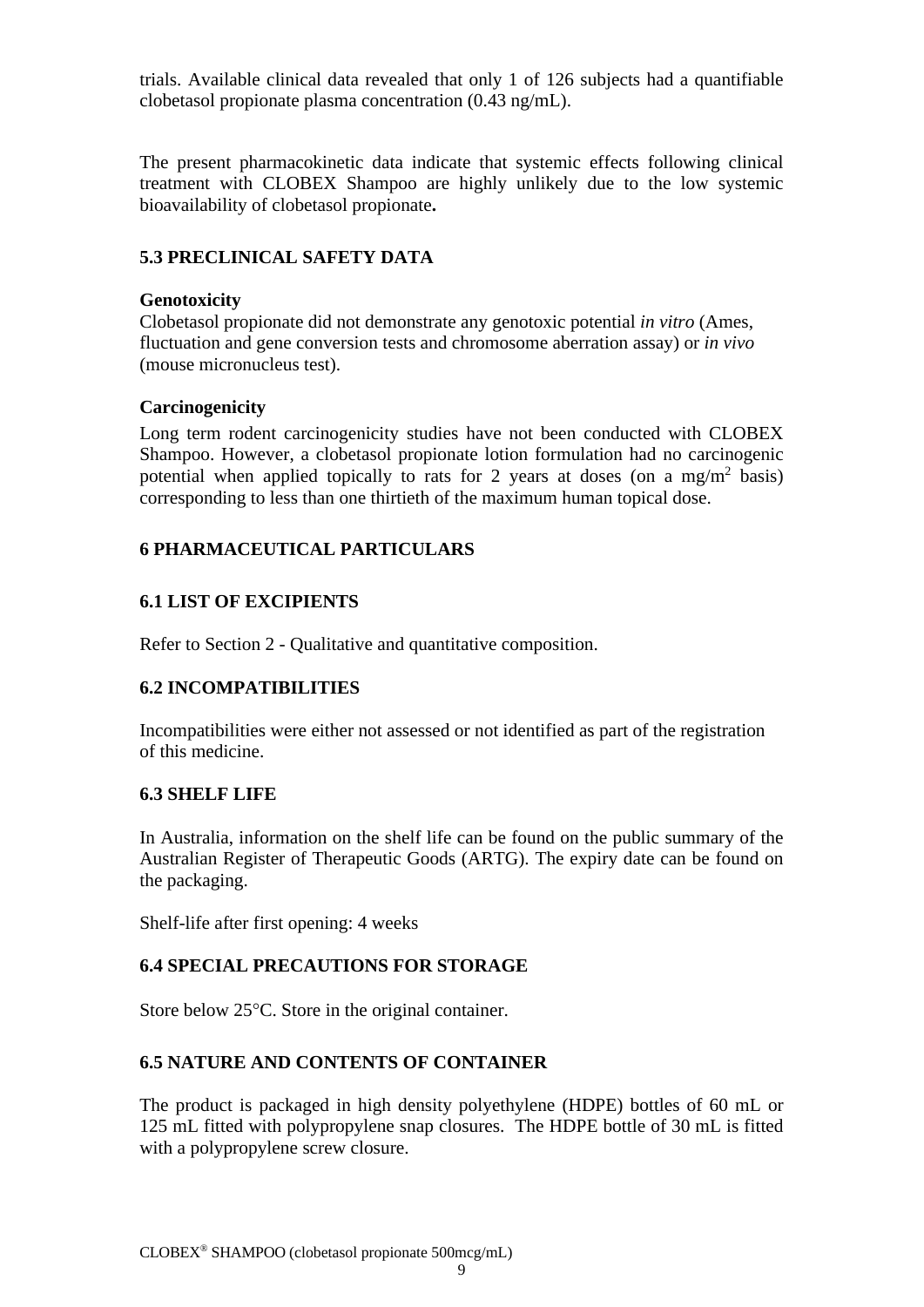Bottles contain 30 mL, 60 mL or 125 mL of Shampoo which contain 4, 8 and 16 days treatment, respectively.

Not all pack sizes may be marketed.

## **6.6 SPECIAL PRECAUTIONS FOR DISPOSAL**

In Australia, any unused medicine or waste material should be disposed of by taking to your local pharmacy.

## **6.7 PHYSICOCHEMICAL PROPERTIES**

**Common Name:** clobetasol propionate

**Chemical Name:** 21-chloro-9-fluoro-11ß, 17-dihydroxy-16ß-methylpregna-1, 4 diene-3, 20-dione 17-propionate

**Molecular Formula:** C25H32ClFO5

**Molecular Weight:** 467.0

**Chemical Structure**



## **CAS Number**

25122-46-7

## **7 MEDICINE SCHEDULE (POISONS STANDARD)**

S4 – Prescription Medicine

### **AUST R 188346**

## **8 SPONSOR**

Galderma Australia Pty Ltd Suite 4, 13B Narabang Way Belrose NSW 2085 Ph. 1800 800 765